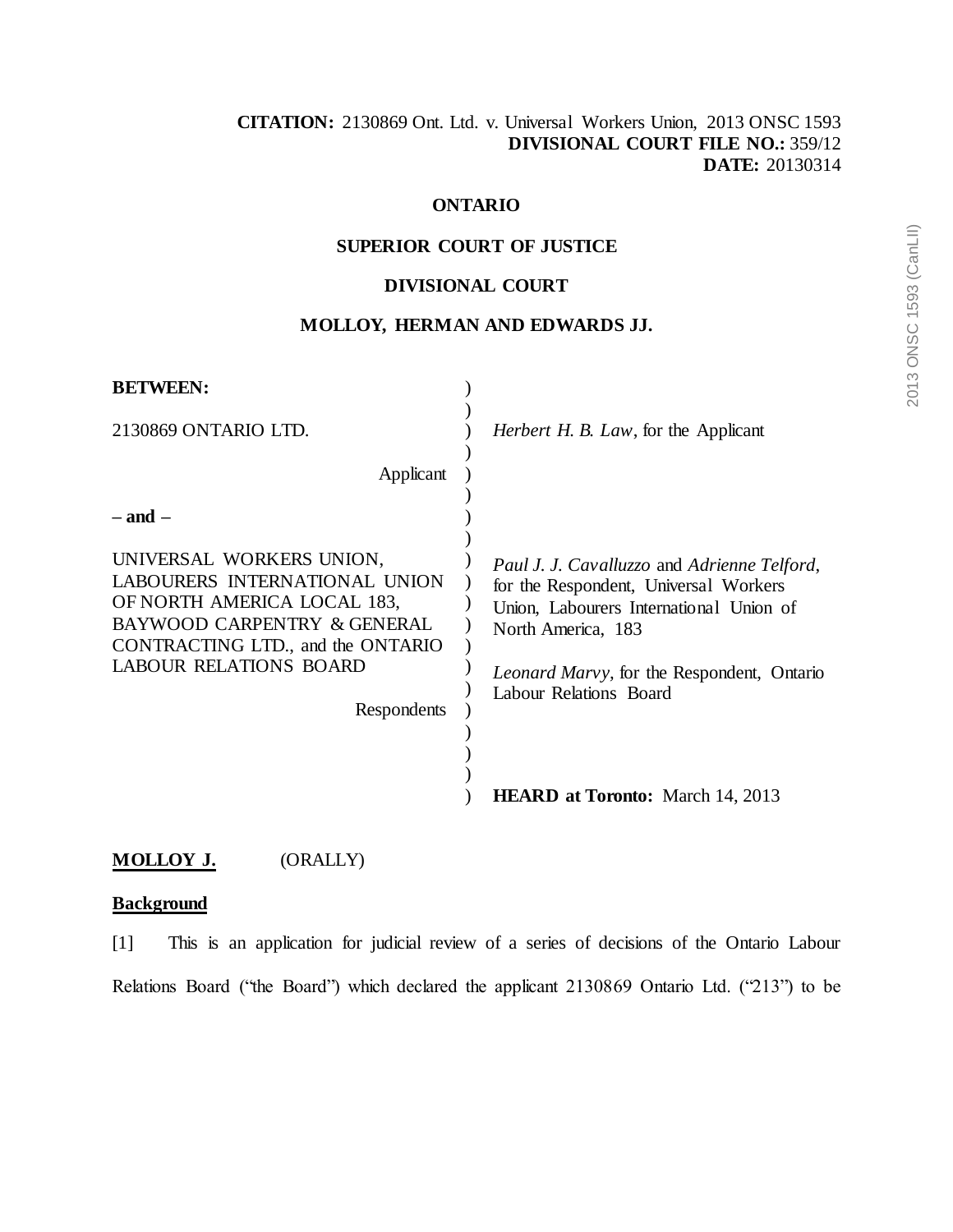a related employer to Baywood Carpentry & General Contracting Ltd. ("Baywood"), pursuant to ss. 1(4) and 69 of the *Labour Relations Act*, *1995,* S.O. 1995 c. 1 ("the Act").

[2] On February 28, 2012, the Board granted the Union's related employer application in default since 213 had failed to file its response. By that time, the Board had already granted 213 a seven day extension of time to file the response, which was then due on February 23, 2012.

[3] On March 26, 2012, after retaining counsel, 213 requested a reconsideration of the default decision. The Board issued a decision on March 28. It did not dismiss the 213 request for reconsideration out of hand but gave an opportunity to the Union and the related employer Baywood to file material. Baywood filed nothing. The Union did file material and 213 filed a response on May 4, 2012.

[4] By decision dated May 8, 2012, the Board definitively rejected the application for reconsideration. Because Baywood had filed no response, the Board treated it as having accepted the facts as asserted by the Union. It held that, although, in theory, the applicant was more prejudiced than the respondent since it would not be able to litigate its case, the dominant concern was that 213 had no valid reason for failing to meet the timelines set by the Board. In short, the Board stated, "The potential prejudice is outweighed by [213's] cavalier attitude to the Board's process."

[5] The Board went on to comment that the draft response filed by 213 "does not present a strong case, although it would raise enough of a defence … to preclude any question of an adverse decision based on the pleadings alone." The Board also held that 213 could not rely on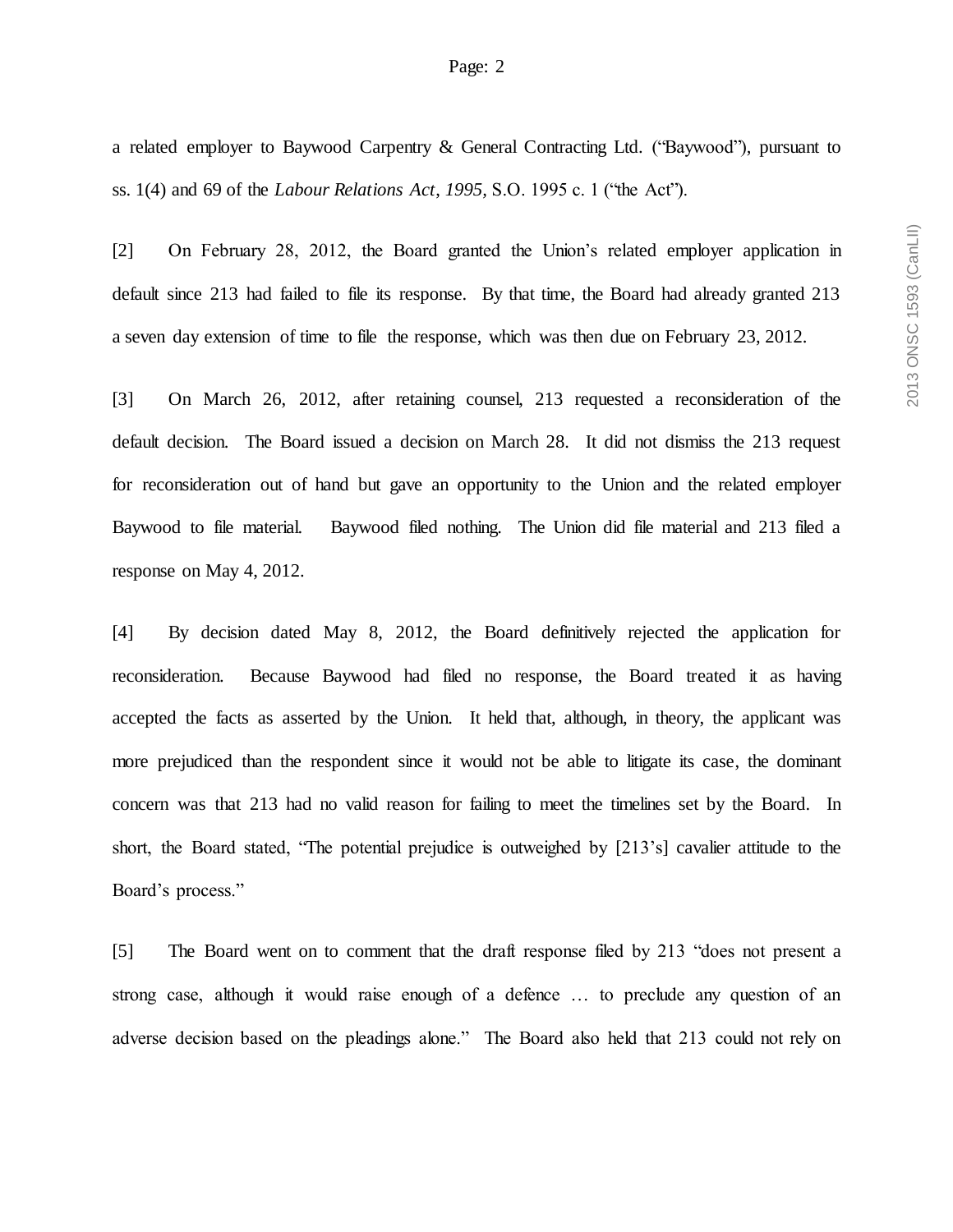its own failure to post the Notice to Employees as a reason that the February 28, 2012 decision should be reconsidered.

#### **The Issues**

[6] The applicant 213 raises two issues before this Court:

1. Did the Board act unreasonably when it denied the applicant's request for reconsideration?

2. Did the Board act in breach of procedural fairness and natural justice by refusing to set aside the default decision in light of the lack of notice to employees, or alternatively, is its decision unreasonable in that regard?

### **Analysis**

[7] I will deal with these issues in reverse order. With respect to the second point, we find it is not open to 213 to raise issues of natural justice and procedural fairness in relation to other individuals, i.e. its own employees. 213 acknowledges that at some point the employees became aware of this Union issue. However, no employee has sought to assert any right in that regard either before the Board or this Court.

[8] Further, the reason the employees (who at the time were only 4 in number) did not initially receive notice was because 213 breached its obligation under the Act to post the notice. 213 was represented by counsel at least by March 23 when its first material was filed with the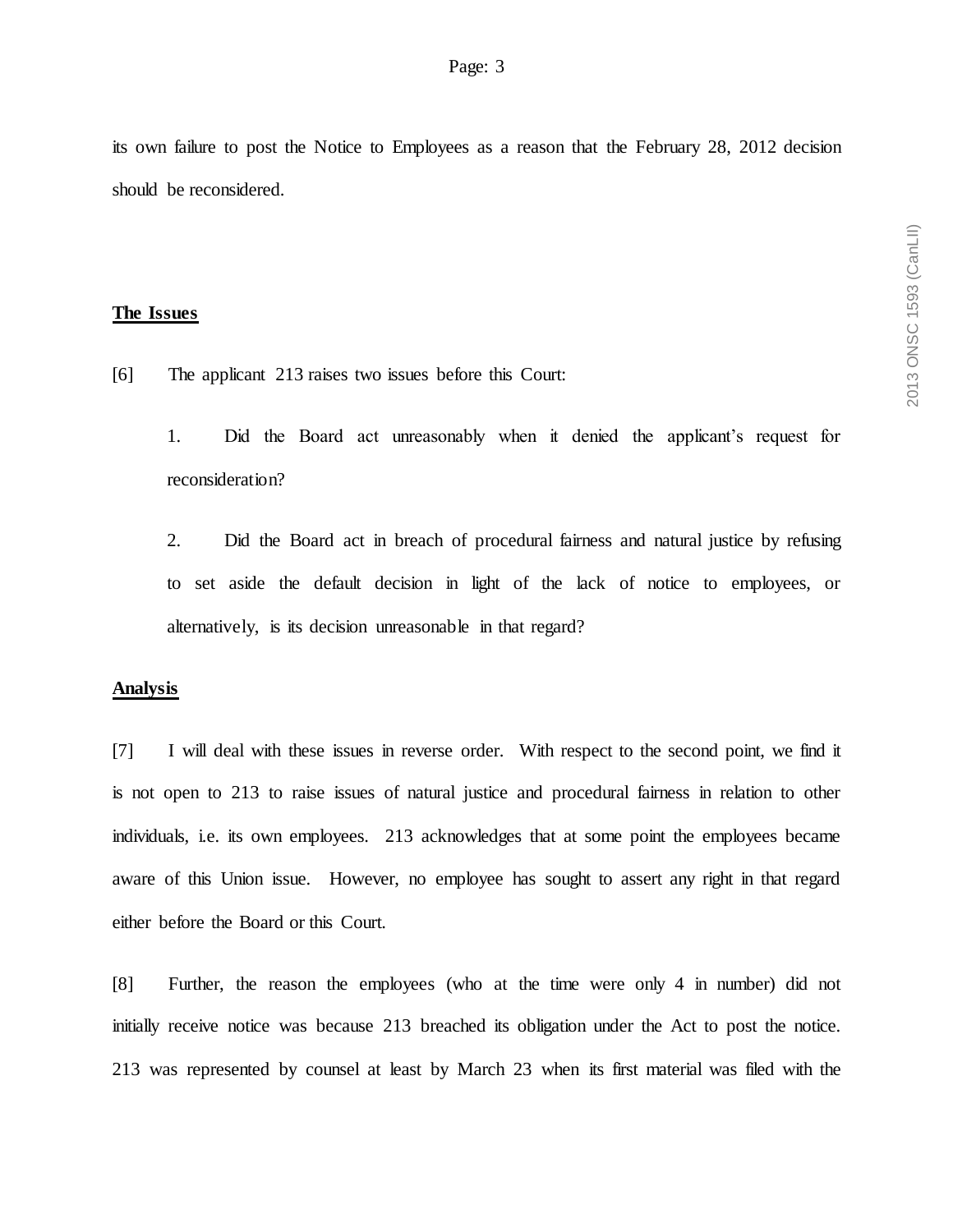Board. Even after the default order was made and 213 was in the process of attempting to persuade the Board to reconsider, it still failed to put its employees on notice. Right up until May 4, 2011, over two months after the default order, when 213 was filing its reply material before the Board, it still had not given notice to the employees and yet was seeking an indulgence before the Board, based in part on its own default in providing notice.

[9] We find that the Board acted reasonably in refusing to grant this indulgence to the employer 213, based on its own failure to comply with the Act in regards to the notice.

[10] There being no breach of procedural fairness or natural justice, and a reasonable basis for the Board's decision, we find no merit to this ground of judicial review.

[11] With respect to the first issue, the parties agree that the standard of review is reasonableness.

[12] The Board considered and weighed all the submissions and evidence and determined that 213 provided no acceptable reason for failing to file a timely response. The Board considered the issue of prejudice and found that the prejudice to 213 resulted from its own inaction and was outweighed by its cavalier attitude to the Board's process. The Board also found that 213 did not present a strong case on the merits in defence of the application. Ultimately the Board concluded that there were no compelling grounds warranting reconsideration and that the need for certainty and finality in its proceeding outweighed any alleged error in its decision.

[13] Counsel for 213 submits that the Board's failure to address the issue of possible expansion of Union bargaining rights is a basis for setting aside the decision. The Board has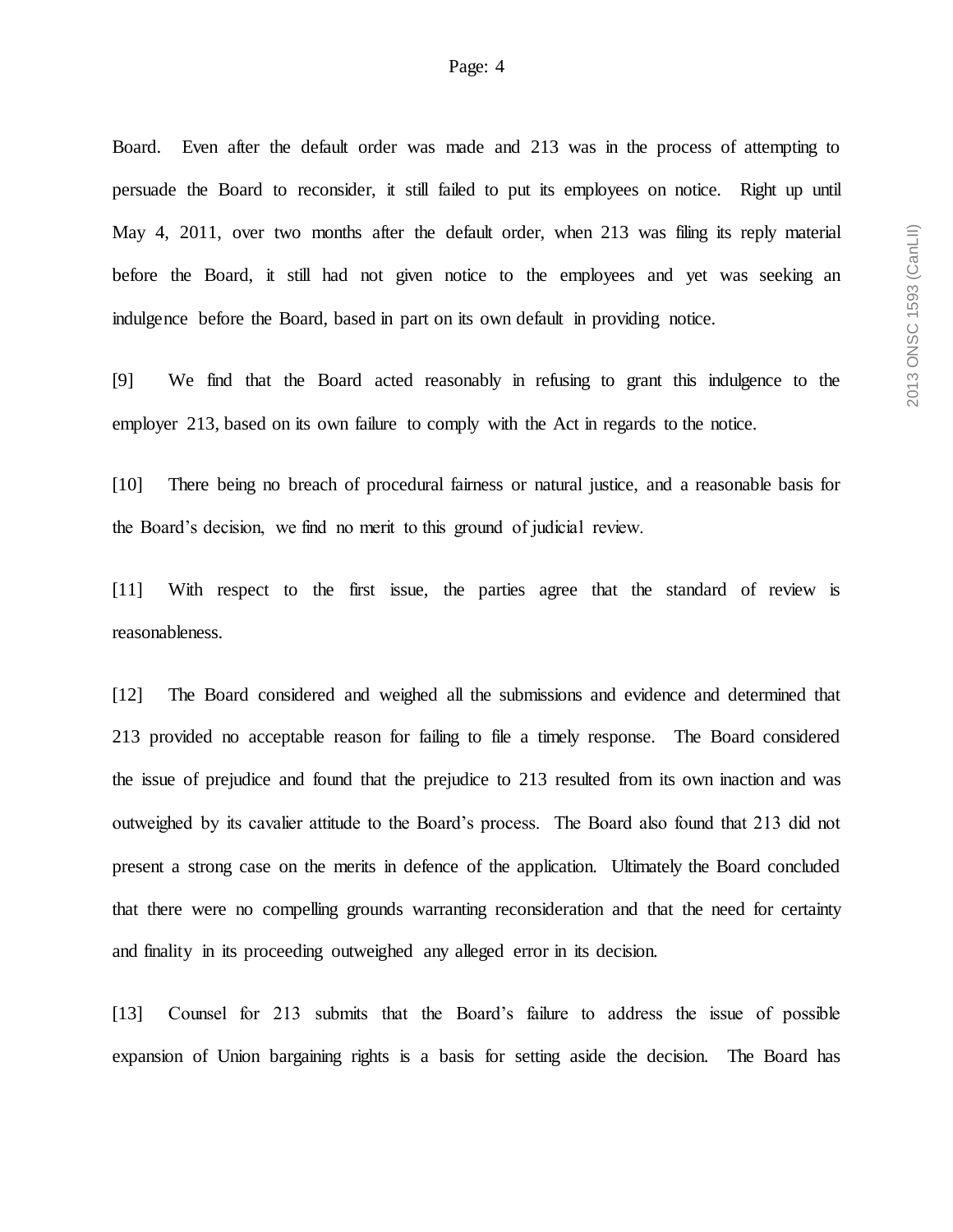considerable expertise in this area and would have been alive to this issue. The Board is not required to specifically address every issue raised by the applicant in its reasons. The reasons are sufficiently comprehensive and intelligible to meet the natural justice and reasonableness standard as articulated by the Supreme Court of Canada in *Newfoundland and Labrador Nurses' Union v. Newfoundland and Labrador (Treasury Board),* 2011 SCC 62. This was an exercise of discretion by the Board. The Board considered relevant factors and reached a considered decision. It is not for this Court to substitute its view of the weight to be given to the various factors, thereby effectively substituting its discretion for that of the Board. Deference is owed to the Board on this issue. We find that the Board's decision in this regard fell within the range of available and reasonable outcomes and there was no basis for this Court to interfere.

[14] Accordingly, this application is dismissed.

[15] I have endorsed on the Record, "This application is dismissed for oral reasons given today. Costs are fixed at \$6,000, payable by 213 to the Union forthwith. The Board does not seek costs."

**MOLLOY J.**

**HERMAN J.**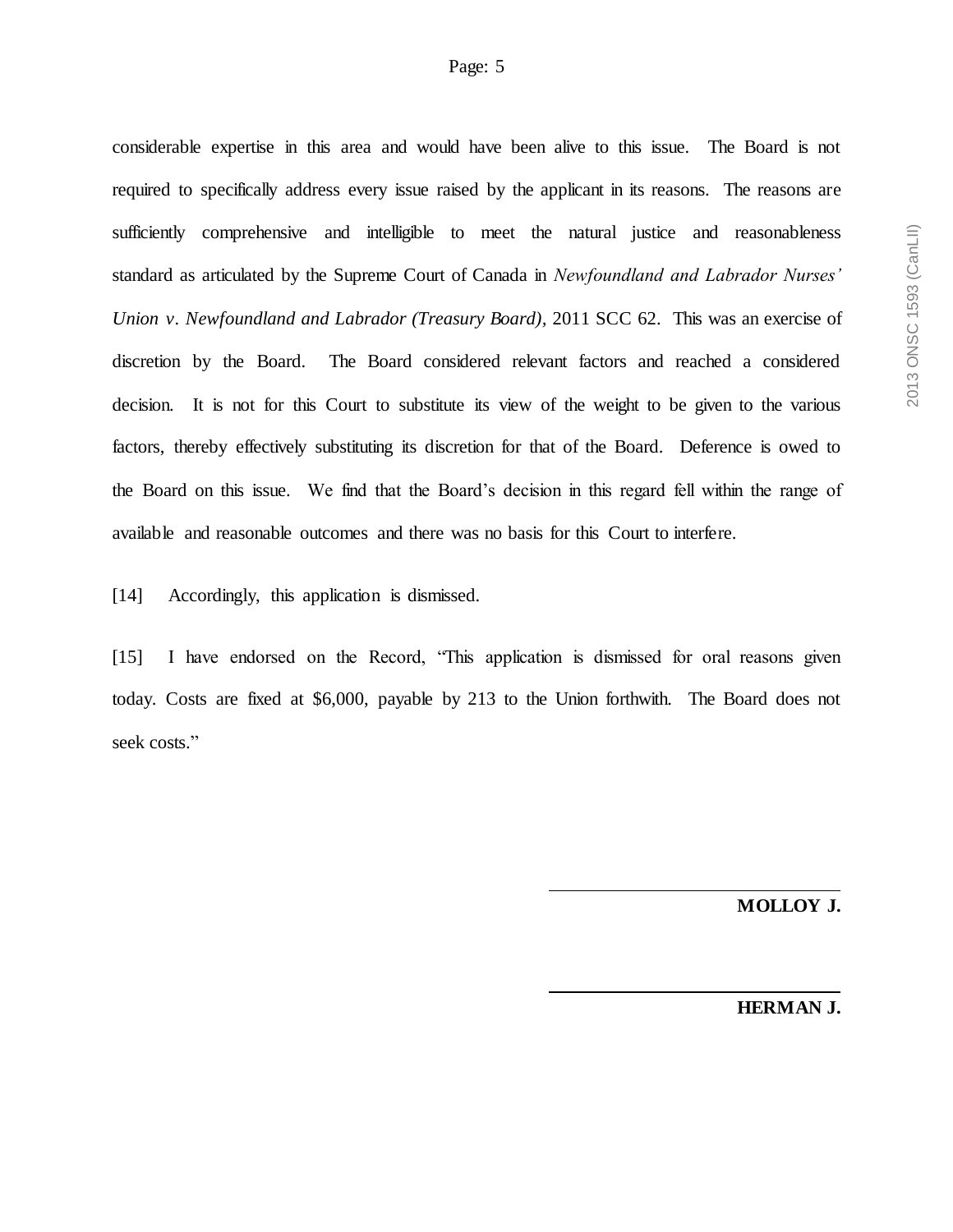**EDWARDS J.**

**Date of Reasons for Judgment: March 14, 2013 Date of Release: March 18, 2013**